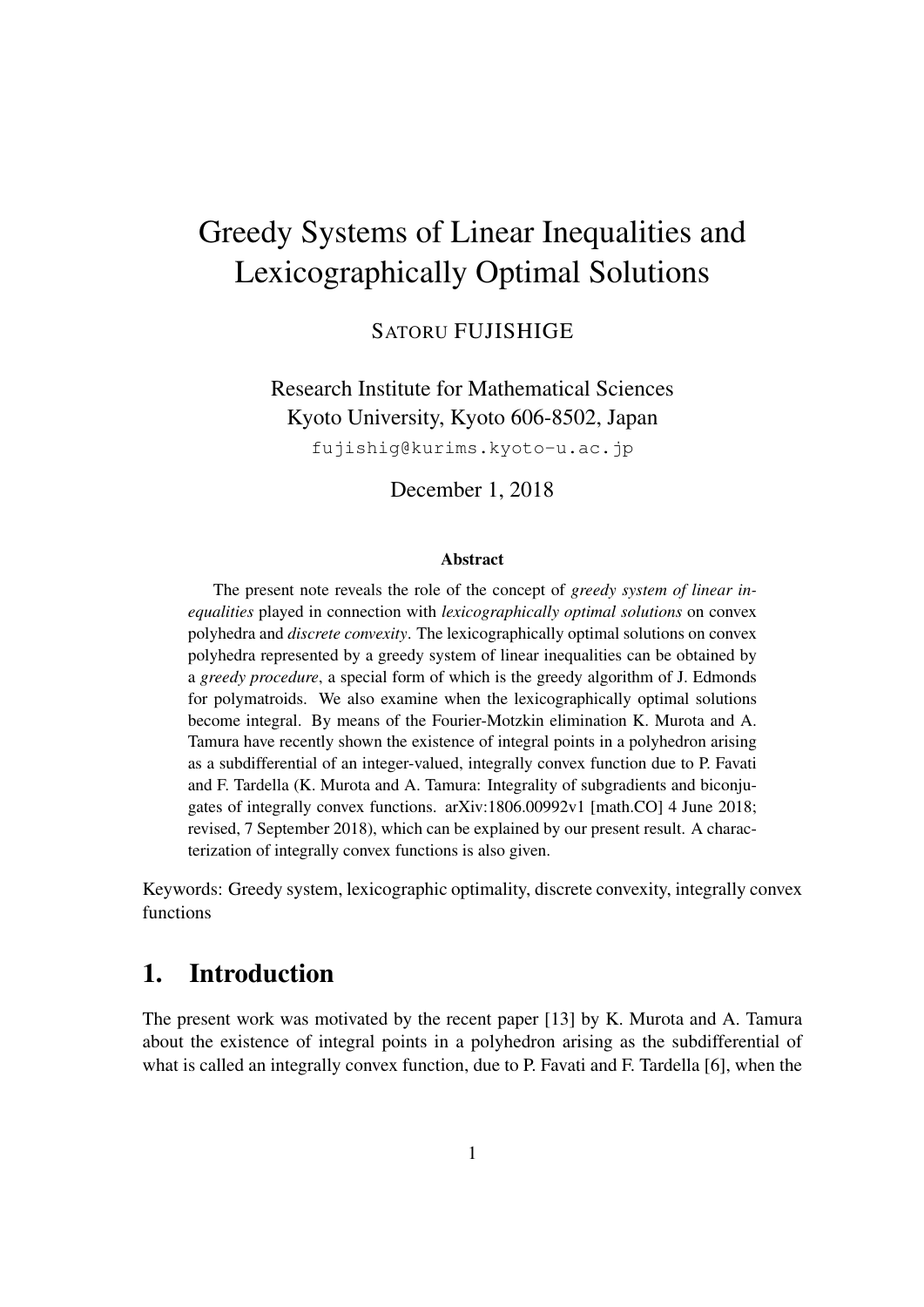function is integer-valued (also see [10, 11, 12]). Murota and Tamura [13] showed the existence of integral points in the polyhedron by means of the Fourier-Motzkin elimination, which is itself an interesting application of the Fourier-Motzkin elimination.

The present note reveals the role of the concept of *greedy system of linear inequalities* played in connection with *lexicographically optimal solutions* on convex polyhedra and discrete convexity. The lexicographically optimal solutions on convex polyhedra represented by a greedy system of linear inequalities can be obtained by a *greedy procedure*, a special form of which is the greedy algorithm of J. Edmonds for polymatroids (see, e.g., [7]). We also examine when the lexicographically optimal solutions become integral. The polyhedron considered by Murota and Tamura [13] has *integral extreme points* that can be obtained by a "greedy procedure" for a greedy system of linear inequalities.

The present note is organized as follows. In Section 2 we give some definitions and preliminaries on signed sets, lexicographic optimality, and integral convexity required in this note. In Section 3 we examine the relation between lexicographically optimal solutions and greedy systems of linear inequalities, and give a signed greedy procedure for such systems and polyhedra. We also discuss, in Section 4, relations of the present results to other polyhedra expressed by signed-set functions, especially the subdifferentials of integrally convex functions considered by Murota and Tamura. Section 5 gives concluding remarks.

## 2. Definitions and Preliminaries

We give some definitions and preliminaries that will be used in the following arguments.

### 2.1. Signed sets

Let *V* be a nonempty finite set with  $|V| = n$  and define

$$
3^V = \{ (X, Y) \mid X, Y \subseteq V, \ X \cap Y = \emptyset \}. \tag{2.1}
$$

Each  $(X, Y) \in 3^V$  is made to correspond to the  $\{0, \pm 1\}$ -vector  $\chi_{(X, Y)} \in \mathbb{R}^V$  defined by

$$
\chi_{(X,Y)}(v) = \begin{cases}\n1 & \text{if } v \in X \\
-1 & \text{if } v \in Y \\
0 & \text{otherwise}\n\end{cases} \quad (v \in V).
$$
\n(2.2)

We call every  $(X, Y) \in 3^V$  a *signed set*. For any  $(X_1, Y_1), (X_2, Y_2) \in 3^V$ , we write  $(X_1, Y_1) \sqsubseteq (X_2, Y_2)$  if  $X_1 \subseteq X_2$  and  $Y_1 \subseteq Y_2$ . The binary relation  $\sqsubseteq$  on 3<sup>V</sup> is a partial order with the minimum element  $(\emptyset, \emptyset)$ . Maximal elements are given by signed sets  $(S, T) \in 3^V$  such that  $S \cup T = V$ . Each such maximal  $(S, T)$  is called an *orthant*, whose meaning will be made clear later.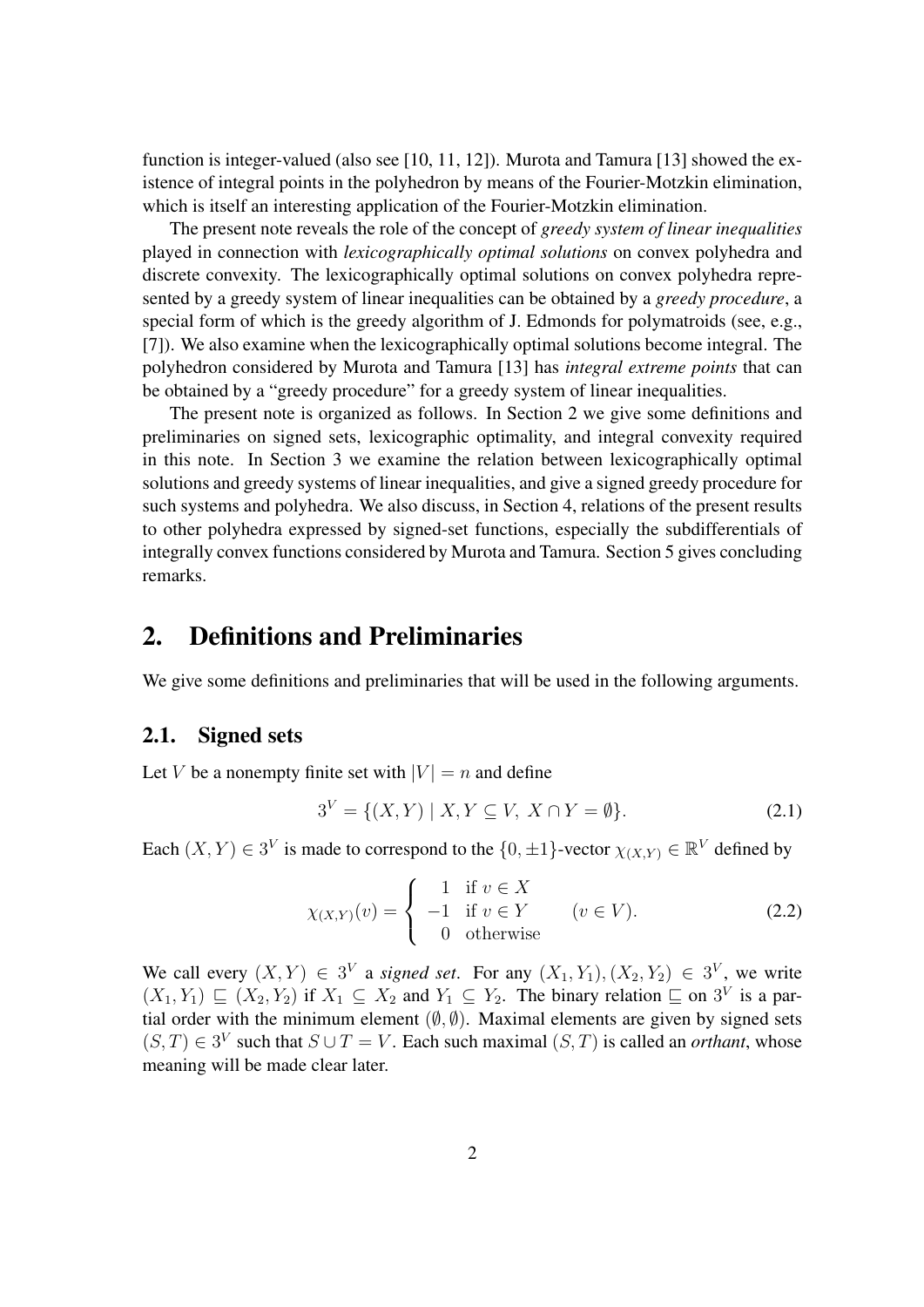Let  $L = (v_1, \dots, v_n)$  be a linear ordering of *V* and  $\sigma : V \to \{+, -\}$  be a sign function. The pair  $(L, \sigma)$  is called a *signed linear ordering* of V. For a given orthant  $(S, T) \in \mathcal{T}$  consider a signed linear ordering  $(L = (v_1, \dots, v_n), \sigma)$  such that  $\sigma(v) = +$ if  $v \in S$  and  $\sigma(v) = -$  if  $v \in T$ . We call such a signed linear ordering a *linear ordering* of  $(S, T)$ . For each  $i = 1, \dots, n$  define  $L_i = \{v_1, \dots, v_i\}$  and  $L_0 = \emptyset$ . For any  $X \subseteq V$ define  $X^{\sigma} = (X^{\sigma}_+, X^{\sigma}_-) \in 3^V$  with  $X^{\sigma}_{+} = \{v \in X \mid \sigma(v) = +\}$  and  $X^{\sigma}_{-} = \{v \in X \mid \sigma(v) = +\}$  $\sigma(v) = -\}$ . We say that  $X^{\sigma}$  is the *set X signed by*  $\sigma$ .

For any vector  $x \in \mathbb{R}^V$  define  $\text{supp}^+(x) = \{v \in V \mid x(v) > 0\}$  and  $\text{supp}^-(x) =$  ${v \in V \mid x(v) < 0}$ , and then define the *signed support* supp ${(x) \in 3^V \text{ of } x \text{ by } \text{supp}(x) = 1}$  $(supp^+(x), supp^-(x)).$ 

For any vector  $x \in \mathbb{R}^V$  and any set  $U \subseteq V$  define  $x^U$  to be the vector in  $\mathbb{R}^U$  such that  $x^U(v) = x(v)$  for all  $v \in U$ . For any nonempty proper subset *U* of *V* and for any  $x \in \mathbb{R}^U$ and  $y \in \mathbb{R}^{V \setminus U}$  the *direct sum*  $x \oplus y \in \mathbb{R}^{V}$  of  $x$  and  $y$  is defined by  $(x \oplus y)(v) = x(v)$  for  $v \in U$  and  $(x \oplus y)(v) = y(v)$  for  $v \in V \setminus U$ .

### 2.2. Convex polyhedra and lexicographically optimal solutions

Let P be a bounded convex polyhedron in  $\mathbb{R}^V$ . Choose a signed linear ordering ( $L =$  $(v_1, \dots, v_n), \sigma)$  of *V*. We call  $x \in P$  the *lexicographically maximum solution* in *P* with respect to signed linear ordering  $(L, \sigma)$  of *V* if *x* lexicographically maximizes the sequence  $(\sigma(v_1)x(v_1), \cdots, \sigma(v_n)x(v_n))$  over *P*.

For a weight function  $w: V \to \mathbb{R}$  consider the following linear optimization problem over *P*.

$$
\mathbf{P}: \text{Maximize} \quad \sum_{v \in V} w(v)x(v)
$$
  
subject to  $x \in P$ . (2.3)

Suppose that for a signed linear ordering  $(L = (v_1, \dots, v_n), \sigma)$  of V the weight function *w* satisfies

$$
\sigma(v_1)w(v_1) \gg \cdots \gg \sigma(v_n)w(v_n) > 0. \tag{2.4}
$$

Here  $\alpha \gg \beta$  for  $\alpha, \beta \in \mathbb{R}$  means that  $\alpha - \beta > 0$  is sufficiently large (as large as possible whenever these parameters appear in any arguments). Then the optimal solution of Problem **P** is the *lexicographically maximum solution* in *P* with respect to signed linear ordering  $(L = (v_1, \dots, v_n), \sigma)$ . Define a sequence of (possibly repeated) faces  $F_i$  of P for  $i = 1, \dots, n$  by

$$
F_i = \{ x \in F_{i-1} \mid \sigma(v_i)x(v_i) = \max\{\sigma(v_i)y(v_i) \mid y \in F_{i-1}\}\},\tag{2.5}
$$

where  $F_0 = P$ . We see that for each  $i = 1, \dots, n$  the dimension of face  $F_i$  is at most  $n - i$  and face  $F_n$  is a vertex of *P*, which gives the optimal solution of **P** under (2.4), i.e., the lexicographically maximum solution in *P* with respect to signed linear ordering  $(L = (v_1, \cdots, v_n), \sigma).$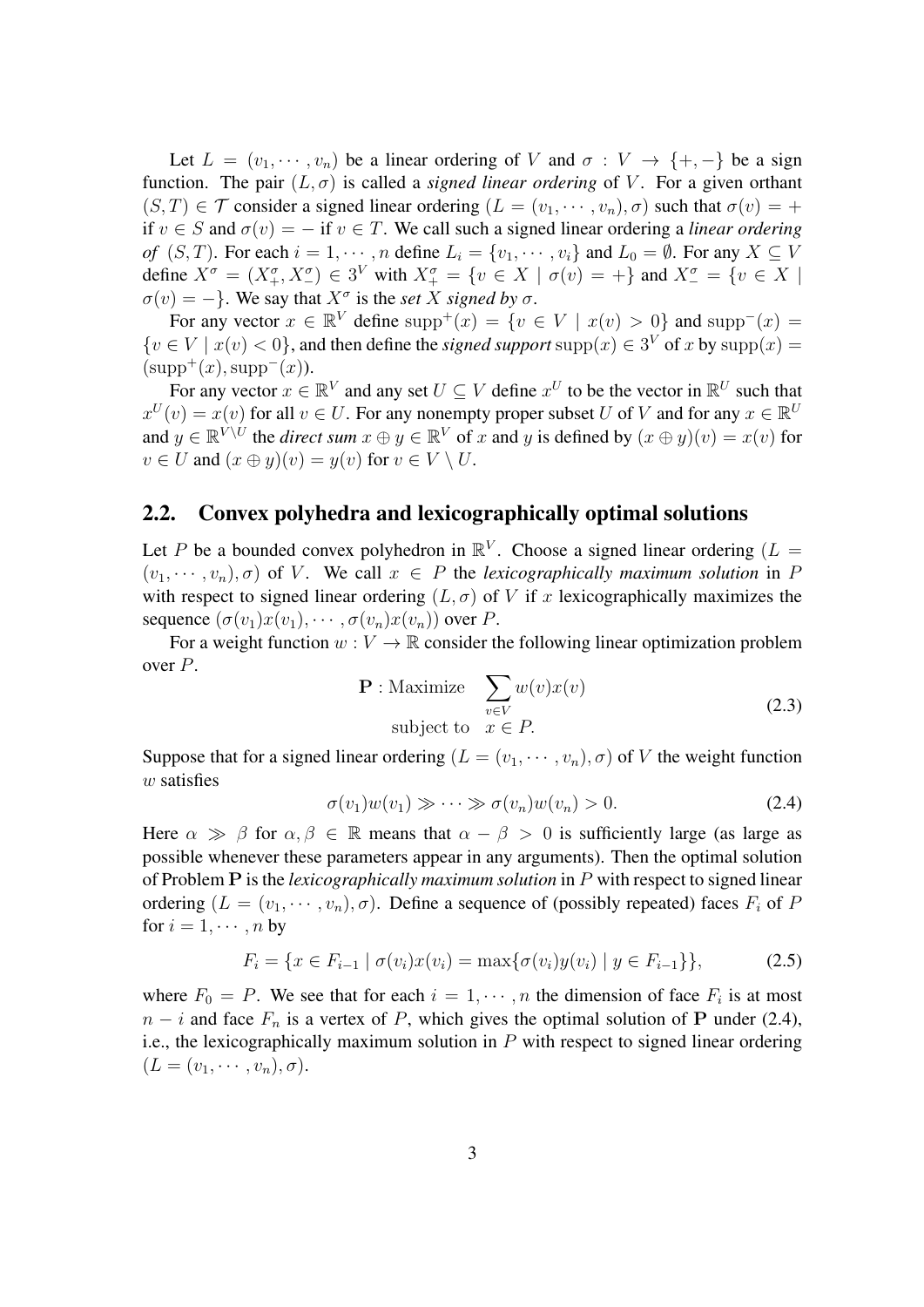### 2.3. Integrally convex functions

In this subsection we give the definition of integrally convex function introduced by Favati and Tardella [6] and show a characterization of integral convexity.

For any two integral vectors  $a, b \in \mathbb{Z}^V$  with  $a \leq b$  define *integral standard boxes*  $[a, b]_{\mathbb{R}} = \{z \in \mathbb{R}^V \mid a \le z \le b\}$  in  $\mathbb{R}^V$  and  $[a, b]_{\mathbb{Z}} = [a, b]_{\mathbb{R}} \cap \mathbb{Z}^V$  in  $\mathbb{Z}^V$ .

Consider a function  $f : \mathbb{Z}^V \to \mathbb{R} \cup \{+\infty\}$  on integer lattice  $\mathbb{Z}^V$  such that its effective domain  $dom(f) \equiv \{x \in \mathbb{Z}^V \mid f(x) < +\infty\}$  is nonempty. Define a function  $\bar{f} : \mathbb{R}^V \to$  $\mathbb{R} \cup \{+\infty\}$  in such a way that the epigraph of  $\bar{f}$  is obtained as the convex hull of the set of halflines  $\{(x, \alpha) | \alpha \geq f(x)\}$  for all  $x \in \text{dom}(f)$ . Such a function  $\overline{f}$  is called the *lower envelope* of *f*. If we have  $\bar{f}(x) = f(x)$  for all  $x \in \text{dom}(f)$ , then we say *f* is extensible to the convex function  $\bar{f}: \mathbb{R}^V \to \mathbb{R} \cup \{+\infty\}$  and *f* is called *discrete convex.* A convex polyhedron  $D \subseteq \mathbb{R}^V$  is called a *linearity domain* of  $\bar{f}$  if there exists an affine function  $y(x) = \langle c, x \rangle + \alpha$  in  $x \in \mathbb{R}^V$  such that  $\bar{f}(x) \ge y(x)$  for all  $x \in \mathbb{R}^V$  and  $D = \{x \in \mathbb{R}^V \mid \bar{f}(x) = y(x)\}\$ , where  $\langle c, x \rangle + \alpha = \sum_{v \in V} c(v)x(v) + \alpha$  for a constant vector  $c \in (\mathbb{R}^V)^*$  and a real  $\alpha$ .

For a function  $f : \mathbb{Z}^V \to \mathbb{R} \cup \{+\infty\}$  with  $\text{dom}(f) \neq \emptyset$  and its lower envelope  $\bar{f}: \mathbb{R}^V \to \mathbb{R} \cup \{+\infty\}$  suppose that for every integral standard box  $[a, b]_{\mathbb{Z}}$  in  $\mathbb{Z}^V$  with  $\max\{b(v) - a(v) \mid v \in V\} \leq 1$  and  $[a, b]_{\mathbb{Z}} \cap \text{dom}(\overline{f}) \neq \emptyset$  the following (†) holds:

(†) the lower envelope of the restriction of f on  $[a, b]_Z$  coincides with the restriction of  $\bar{f}$  on [a, b]<sub>R</sub>.

(Here, the restriction of f on  $[a, b]_Z$  should be defined on  $Z^V$  while its effective domain is within  $[a, b]_{\mathbb{Z}}$ . We consider the restriction of  $\bar{f}$  on  $[a, b]_{\mathbb{R}}$  similarly in  $\mathbb{R}^V$ .) Then f is called an *integrally convex function* ([6]) and can easily be shown to be discrete convex.<sup>1</sup> (This definition of integral convexity is slightly different from the original one in [6] but we can easily see the equivalence.) See [10] for more details about integral convexity and for a class of integrally convex functions appearing as M-convex functions, L-convex functions, and others.

For any subset  $U \subseteq V$  and any vector  $a \in \mathbb{R}^V$  define  $\mathbf{A}(U, a) = \{z \in \mathbb{R}^V \mid z^{V \setminus U} = \emptyset\}$  $a^{V \setminus U}$ }. We call  $\mathbf{A}(U, a)$  a *coordinate affine subspace* of  $\mathbb{R}^V$  (associated with a coordinate set *U* and a vector  $a \in \mathbb{R}^V$  and if  $a^{V \setminus U}$  is an integral vector, we call it an *integral coordinate affine subspace* of  $\mathbb{R}^V$ .

We have a characterization of integral convexity as follows.

**Theorem 2.1**: Let  $f : \mathbb{Z}^V \to \mathbb{R} \cup \{+\infty\}$  be a discrete convex function on  $\mathbb{Z}^V$  and let  $\bar{f}: \mathbb{R}^V \to \mathbb{R} \cup \{+\infty\}$  *be its lower envelope. Then f is integrally convex if and only if* 

<sup>&</sup>lt;sup>1</sup>It should be noted that for a discrete convex function  $f : \mathbb{Z}^V \to \mathbb{R} \cup \{+\infty\}$  we may have a hole in dom(*f*), i.e., possibly dom(*f*)  $\neq \{x \in \mathbb{Z}^V \mid \overline{f}(x) < +\infty\}$ . But there is no hole for any integrally convex function.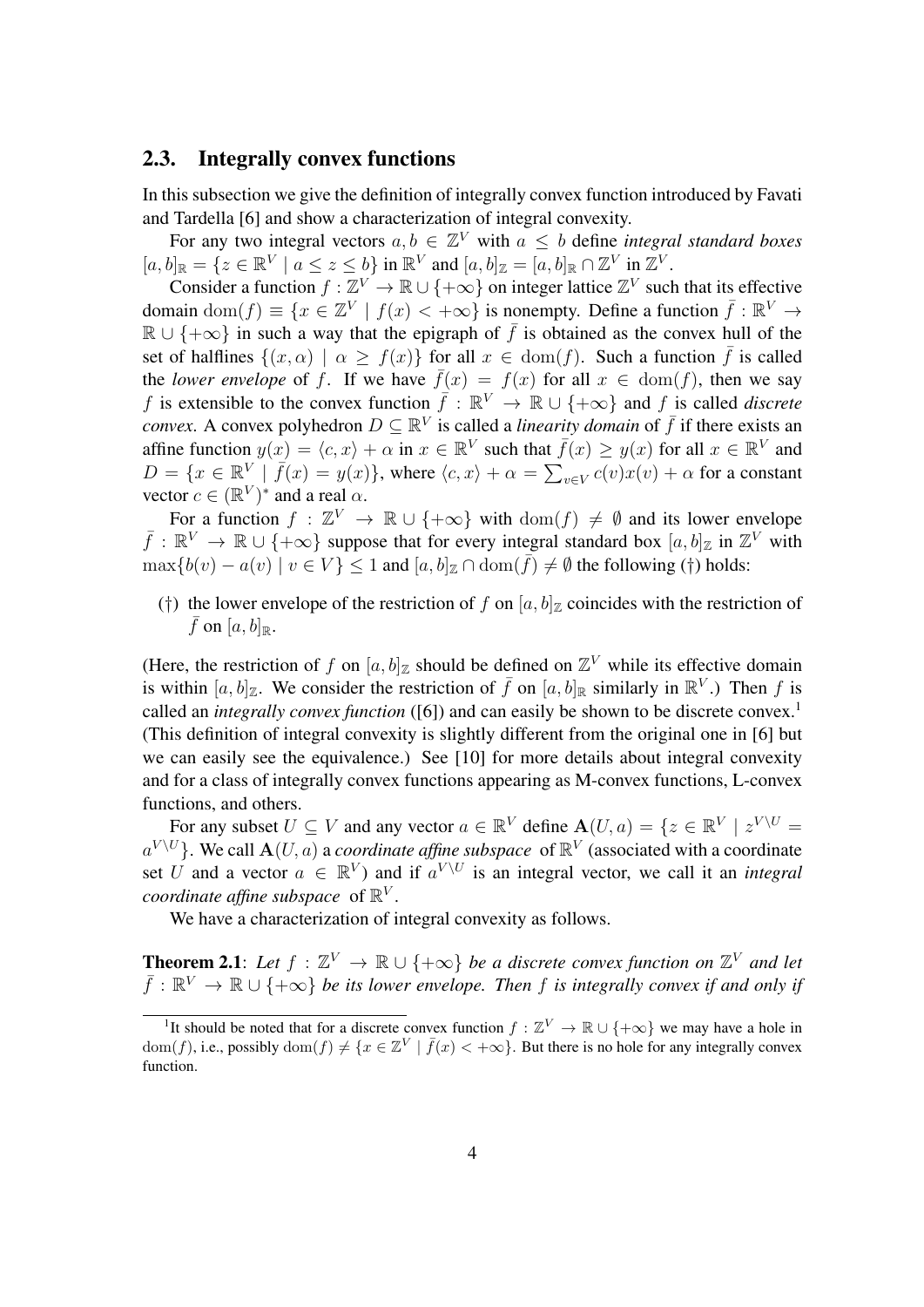*for every integral coordinate affine subspace*  ${\bf A}$  *of*  $\mathbb{R}^V$  *with*  ${\bf A}\cap{\rm dom}(\bar{f})\neq\emptyset$  *we have the following:*

(*‡*) *the lower envelope of the restriction of f on* **A** *∩* Z *V coincides with the restriction of*  $\bar{f}$  *on* **A**.

(Proof) By the definition of integral convexity the only-if part is clear. We show the if part by induction on the size of *V* .

When  $|V| = 1$ , the present theorem holds due to the assumption.

Now suppose that the present theorem holds when  $|V| = k$  for some integer  $k \geq 1$ . We show the if part when  $|V| = k + 1$ .

By the induction hypothesis, for every *k*-dimensional, integral coordinate affine subspace **A** of  $\mathbb{R}^V$  with  $\mathbf{A} \cap \text{dom}(\bar{f}) \neq \emptyset$  the restriction of *f* on  $\mathbf{A} \cap \mathbb{Z}^V$  is integrally convex. Hence it suffices to show that Condition (†) holds for any integral standard box  $[a, b]_Z$  with  $(1)$   $[a, b]_Z \cap \text{dom}(\bar{f}) \neq \emptyset$  and (2)  $b(v) - a(v) = 1$  for all  $v \in V$ . Let *D* be any linearity domain of  $\bar{f}$  such that *D* has a nonempty intersection with  $[a, b]_{\mathbb{R}}$ . Then for any facet *F* of the box  $[a, b]$ <sub>R</sub> there exists a unique *k*-dimensional, integral coordinate affine subspace **A** of  $\mathbb{R}^V$  that includes *F*. Because of the induction hypothesis the intersection  $F \cap D$ , if nonempty, is a linearity domain of the extension of the restriction of *f* on  $A \cap \mathbb{Z}^V$ . This implies that  $F \cap D$  is a convex hull of a set of extreme points of *F*. Since this holds for every facet *F* of the box  $[a, b]_{\mathbb{R}}$ , it follows that  $D \cap [a, b]_{\mathbb{R}}$  is a convex hull of a set of extreme points of  $[a, b]$ <sub>R</sub> and hence is a linearity domain of the extension of the restriction of *f* on  $[a, b]_Z$ . Hence Condition (†) holds.

This completes the proof by induction. **□** 

It should be noted that Condition  $(\dagger)$  implies that there is no hole in  $dom(f)$ , which can be seen by considering a hole  $z \in \text{dom}(f)$  (if any exists), for which the zero-dimensional integral affine subspace  $\mathbf{A} = \{z\}$  does not satisfy  $(\ddagger)$  since the restriction of *f* on  $\mathbf{A} \cap \mathbb{Z}^V$ has the empty effective domain.

A careful examination of the proof of Theorem 2.1 leads us to the following.<sup>2</sup>

**Theorem 2.2**: Let  $f : \mathbb{Z}^V \to \mathbb{R} \cup \{+\infty\}$  be a discrete convex function on  $\mathbb{Z}^V$  and let  $\bar{f}: \mathbb{R}^V \to \mathbb{R} \cup \{+\infty\}$  *be its lower envelope. Then f is integrally convex if and only if for every integral coordinate affine subspace* **A** *of* R *V , of dimension zero or one, with*  $\mathbf{A} \cap \text{dom}(\bar{f}) \neq \emptyset$  the following holds:

(*‡*) *the lower envelope of the restriction of f on* **A** *∩* Z *V coincides with the restriction of*  $\bar{f}$  *on* **A**.

<sup>&</sup>lt;sup>2</sup>This is a strengthening of Theorem 2.1, suggested by Fabio Tardella.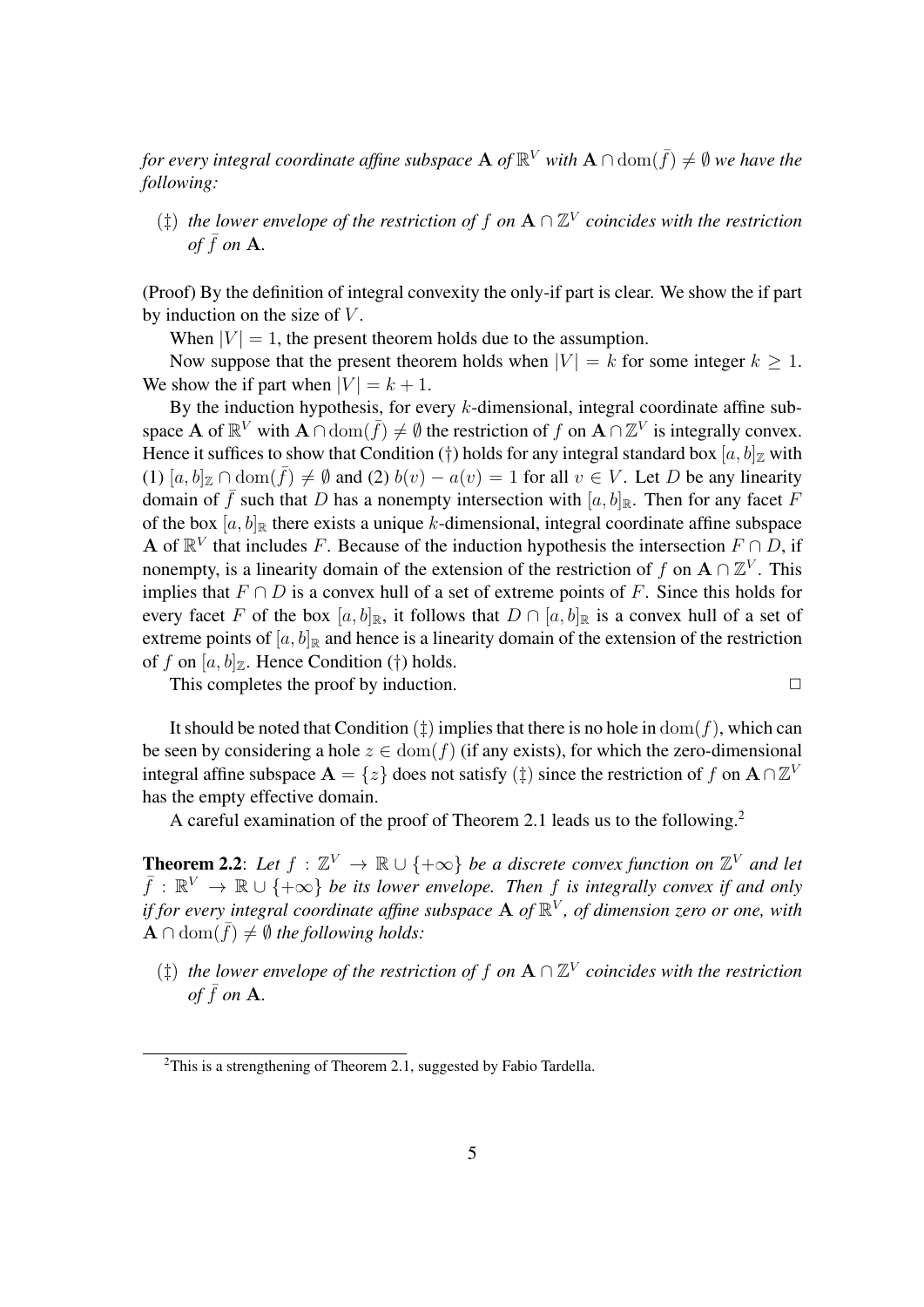## 3. Convex Polyhedra and Greedy Systems of Linear Inequalities

Let P be a bounded convex polyhedron in  $\mathbb{R}^V$  and  $h_P: (\mathbb{R}^V)^* \to \mathbb{R}$  be the *support function* of *P*, i.e.,

$$
h_P(z) = \max\{\langle z, x \rangle \mid x \in P\} \qquad (\forall z \in (\mathbb{R}^V)^*), \tag{3.1}
$$

where  $\langle z, x \rangle = \sum_{v \in V} z(v)x(v)$ . Suppose that for some finite set  $Q \subset (\mathbb{R}^V)^*$  the polyhedron *P* is expressed by the following system of linear inequalities

$$
\langle z, x \rangle \le h_P(z) \qquad (\forall z \in Q). \tag{3.2}
$$

Here it should be noted that each inequality in (3.2) gives a hyperplane  $\langle z, x \rangle = h_P(z)$ supporting *P*, due to the definition of support function  $h<sub>P</sub>$ . As is well known, there exists a unique minimal such set *Q* composed of those corresponding to facets of *P* when *P* is full-dimensional. But such a minimal set *Q* is not what we want to keep. Instead, we impose the following additional condition (A\*). For any  $U \subseteq V$  and  $(X, Y) \in 3^V$  put

$$
Q(U) = \{ z \in Q \mid \text{supp}(z) \in 3^U \}, \quad Q(X, Y) = \{ z \in Q \mid \text{supp}(z) \sqsubseteq (X, Y) \}. \tag{3.3}
$$

(A\*) If for coefficients  $\lambda_z \geq 0$  for  $z \in Q$  we have

$$
supp(\sum_{z \in Q} \lambda_z z) = (X, Y) \in 3^V,
$$
\n(3.4)

then there exist some coefficients  $\mu_z \geq 0$  for  $z \in Q(X, Y)$  such that

$$
\sum_{z \in Q} \lambda_z z = \sum_{z \in Q(X,Y)} \mu_z z, \qquad \sum_{z \in Q} \lambda_z h_P(z) \ge \sum_{z \in Q(X,Y)} \mu_z h_P(z). \tag{3.5}
$$

When the system of linear inequalities (3.2) for a bounded *P* satisfies Assumption (A\*), we call it a *greedy system of linear inequalities*. The term, greedy, can be understood through a procedure to find a lexicographically optimal solution in *P*.

It should be noted here that any bounded convex polyhedron *P* has a representation by a greedy system of linear inequalities.<sup>3</sup> Also note that since  $P$  is bounded, the conical hull of Q becomes  $(\mathbb{R}^V)^*$ , so that Assumption (A\*) implies that every  $z \in (\mathbb{R}^V)^*$  with  $supp(z) = (X, Y)$  belongs to the conical hull of  $Q(X, Y)$ .

 $3A$  direct construction of such a (not necessarily minimal) representation is given as follows. For each nonempty coordinate subset  $W \subseteq V$  let  $P_W$  be the projection of P into the coordinate subspace  $\mathbb{R}^W$  and then for each facet *F* of  $P_W$ , considering a normal vector *z* of *F* as a vector in  $\mathbb{R}^V$ , add *z* to *Q*.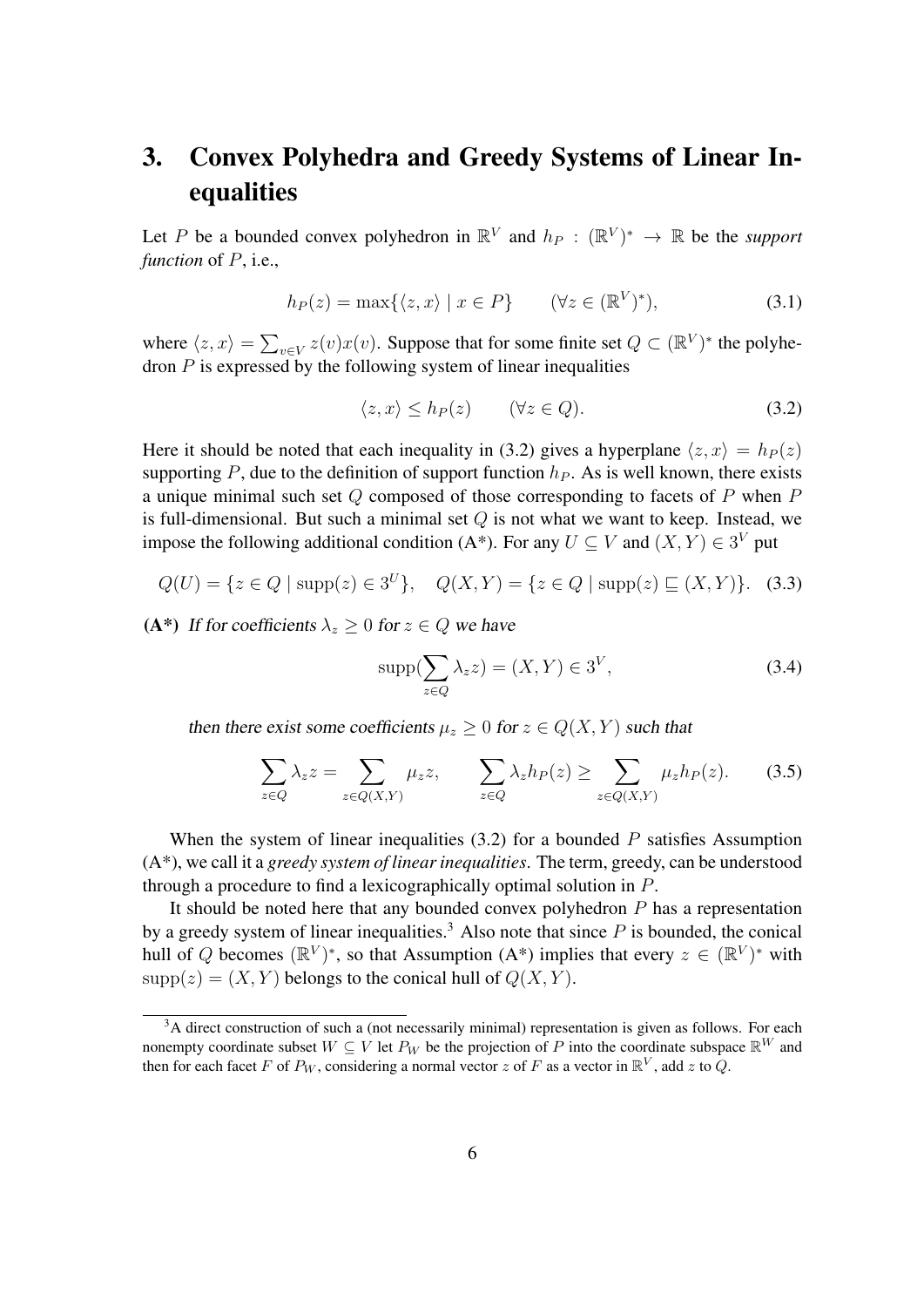Now, consider the following procedure, Signed Greedy Procedure. Recall that  $L_i = \{v_1, \dots, v_i\}$  for  $i = 1, \dots, n$  and  $L_i^{\sigma}$  is the set  $L_i$  signed by  $\sigma$ .

 $-\frac{1}{2}$  , and the set of the set of the set of the set of the set of the set of the set of the set of the set of the set of the set of the set of the set of the set of the set of the set of the set of the set of the set

### Algorithm Signed Greedy Procedure

**Input:** A signed linear ordering  $(L = (v_1, \dots, v_n), \sigma)$  of *V*. **Output:** A vector  $x \in P$ .

**Step 1:** For each  $i = 1, \dots, n$  do the following:

- 1. If  $\sigma(v_i) = +$ , then compute  $x(v_i)$  by  $x(v_i) = \max\{y(v_i) | \langle z, y \rangle \leq h_P(z), \forall k \in \{1, \cdots, i-1\} : y(v_k) = x(v_k), z \in$  $Q(L_i^{\sigma})$ ,  $z(v_i) > 0$ .
- 2. If  $\sigma(v_i) = -$ , then compute  $x(v_i)$  by  $x(v_i) = \min\{y(v_i) \mid \langle z, y \rangle \le h_P(z), \ \forall k \in \{1, \cdots, i-1\} : y(v_k) = x(v_k), \ z \in$  $Q(L_i^{\sigma})$ ,  $z(v_i) < 0$ .

Step 2: Return *x*.

To prove the validity of Algorithm Signed Greedy Procedure we first show the following lemma, which easily follows from the Farkas Lemma for systems of linear inequalities.

———————————————————————————————————–

Lemma 3.1: *Let P be a bounded polyhedron expressed by* (3.2)*. Under Assumption* (A\*)*, for any nonempty*  $U \subseteq V$  *and any*  $x \in \mathbb{R}^U$  *satisfying* 

$$
\langle z^U, x \rangle \le h_P(z) \qquad (\forall z \in Q(U)), \tag{3.6}
$$

*there exists a vector*  $y \in P$  *such that*  $y^U = x$ *.* 

(Proof) Let  $x \in \mathbb{R}^U$  be a vector satisfying (3.6). Consider the following system of linear inequalities in  $y \in \mathbb{R}^{V \setminus U}$ .

$$
\langle z, x \oplus y \rangle \le h_P(z) \qquad (\forall z \in Q \setminus Q(U)). \tag{3.7}
$$

It follows from the Farkas Lemma that (3.7) has a feasible solution *y* if and only if there exist no coefficients  $\lambda_z \geq 0$  for  $z \in Q \setminus Q(U)$  such that

$$
\sum_{z \in Q \setminus Q(U)} \lambda_z z^{V \setminus U} = \mathbf{0}, \quad \sum_{z \in Q \setminus Q(U)} \lambda_z (h_P(z) - \langle z^U, x \rangle) < 0. \tag{3.8}
$$

If  $\lambda_z \geq 0$  ( $z \in Q \setminus Q(U)$ ) satisfy the first equation of (3.8), then suppose that the signed support of  $\sum_{z \in Q \setminus Q(U)} \lambda_z z$  is equal to  $(W, Z) \in 3^U$ . It follows from Assumption (A2) that there exist  $\mu_z > 0$  ( $z \in Q(W, Z)$ ) such that

$$
\sum_{z \in Q \setminus Q(U)} \lambda_z z = \sum_{z \in Q(W,Z)} \mu_z z, \quad \sum_{z \in Q \setminus Q(U)} \lambda_z h_P(z) \ge \sum_{z \in Q(W,Z)} \mu_z h_P(z). \tag{3.9}
$$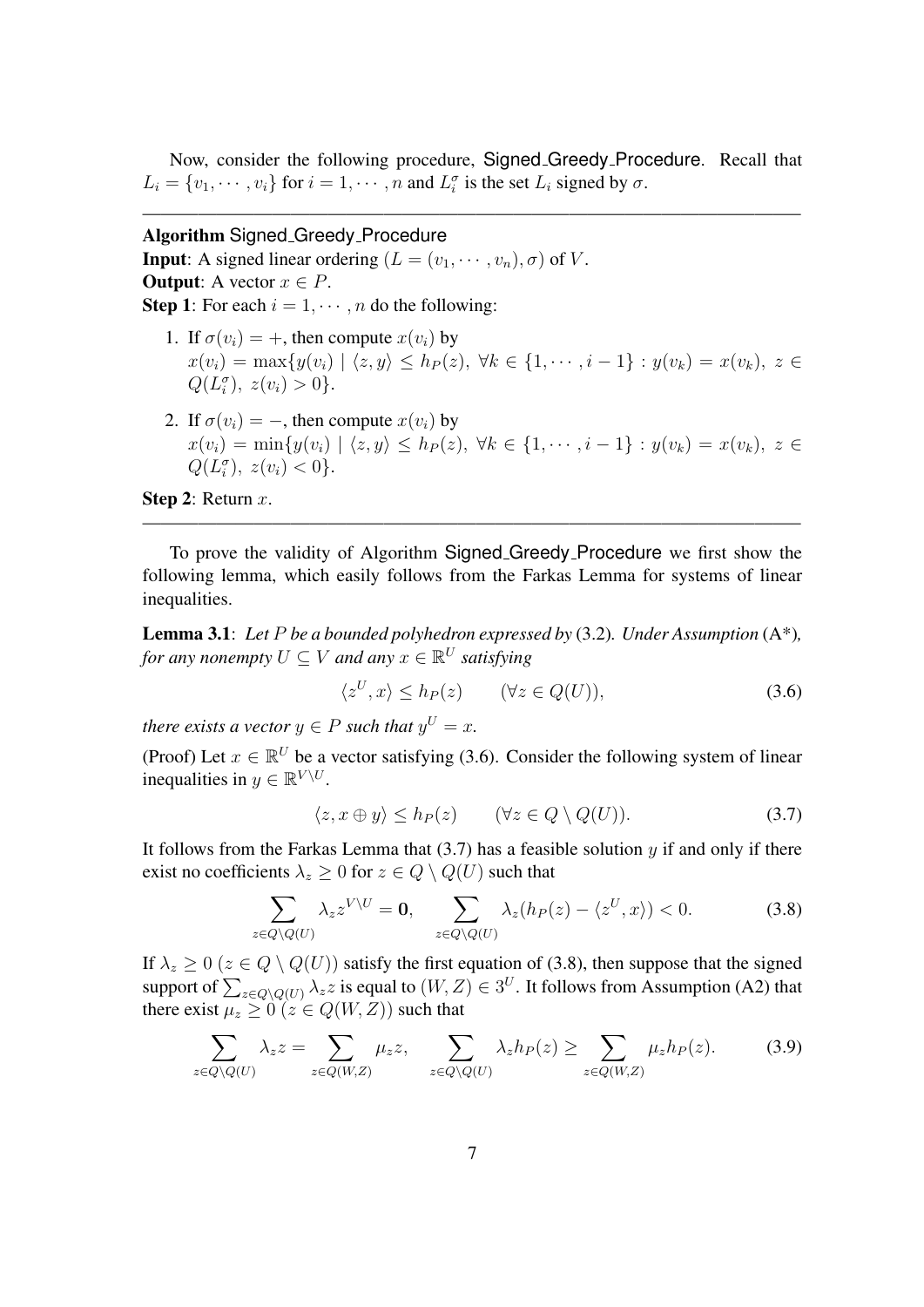It follows from  $(3.6)$  and  $(3.9)$  that

$$
\sum_{z \in Q \setminus Q(U)} \lambda_z(h_P(z) - \langle z^U, x \rangle) \ge \sum_{z \in Q(W, Z)} \mu_z(h_P(z) - \langle z^U, x \rangle) \ge 0.
$$
 (3.10)

Hence (3.7) has a feasible solution *y* and we have  $x \oplus y \in P$ .

Then we have the following theorem under Assumption  $(A^*)$ .

Theorem 3.2: *The output x of Algorithm* Signed Greedy Procedure *is the lexicographically maximum solution in P* with respect to signed linear ordering  $(L = (v_1, \dots, v_n), \sigma)$ *of V and hence is an extreme point of P.*

(Proof) Consider the monotone increasing sequence of subsets  $L_i = \{v_1, \dots, v_i\}$  of *V* for  $i = 1, \dots, n$ . By repeatedly using Lemma 3.1 for  $U = L_i$  from  $i = 1$  till  $i = n$  we can see that the finally obtained  $x$  by Algorithm Signed Greedy Procedure is the lexicographically maximum solution in *P* with respect to signed linear ordering  $(L = (v_1, \dots, v_n), \sigma)$ of *V* and hence is an extreme point of *P* (also see the arguments in Section 2.2).  $\Box$ 

## 4. Signed-set functions and polyhedra

Before considering a general class of signed-set functions  $f: 3^V \to \mathbb{R}$  let us begin with a special class of signed-set functions called *bisubmodular* functions.

A signed-set function  $f: 3^V \to \mathbb{R}^V$  is called a *bisubmodular function* if it satisfies the following inequalities:

$$
f(X,Y) + f(U,W) \ge f((X \cup U) \setminus (Y \cup W), (Y \cup W) \setminus (X \cup U)) + f(X \cap U, Y \cap W)
$$

for all  $(X, Y)$ ,  $(U, W) \in 3^V$  (see, e.g., [1, 2, 3, 7]). It is known that every bisubmodular function *f* with  $f(\emptyset, \emptyset) = 0$  is a tight function for the associated *bisubmodular polyhedron* 

$$
P_*(f) = \{ x \in \mathbb{R}^V \mid \forall (X, Y) \in 3^V : x(X) - x(Y) \le f(X, Y) \},\tag{4.1}
$$

where for any  $X \subseteq V$  define  $x(X) = \sum_{v \in X} x(v)$  with  $x(\emptyset) = 0$ , and note that  $x(X)$  $x(Y) = \langle \chi_{(X,Y)}, x \rangle$ . Also, *every* extreme point of the bisubmodular polyhedron  $P_*(f)$  can be computed by a signed greedy procedure for an appropriate signed linear ordering of *V*, which is exactly the specialization of Algorithm Signed Greedy Procedure given in Section 3 to  $P = P_*(f)$  in (4.1) and  $Q = 3^V$ . In this case, because of the bisubmodularity, every extreme point can be computed by  $O(n)$  calls for the function evaluation of f. It should also be noted that every extreme point of a convex polyhedron  $P \subset \mathbb{R}^V$  is lexicographically optimal with respect to a signed linear ordering of *V* if and only if *P* is a bisubmodular polyhedron ([5, 1, 3, 7]).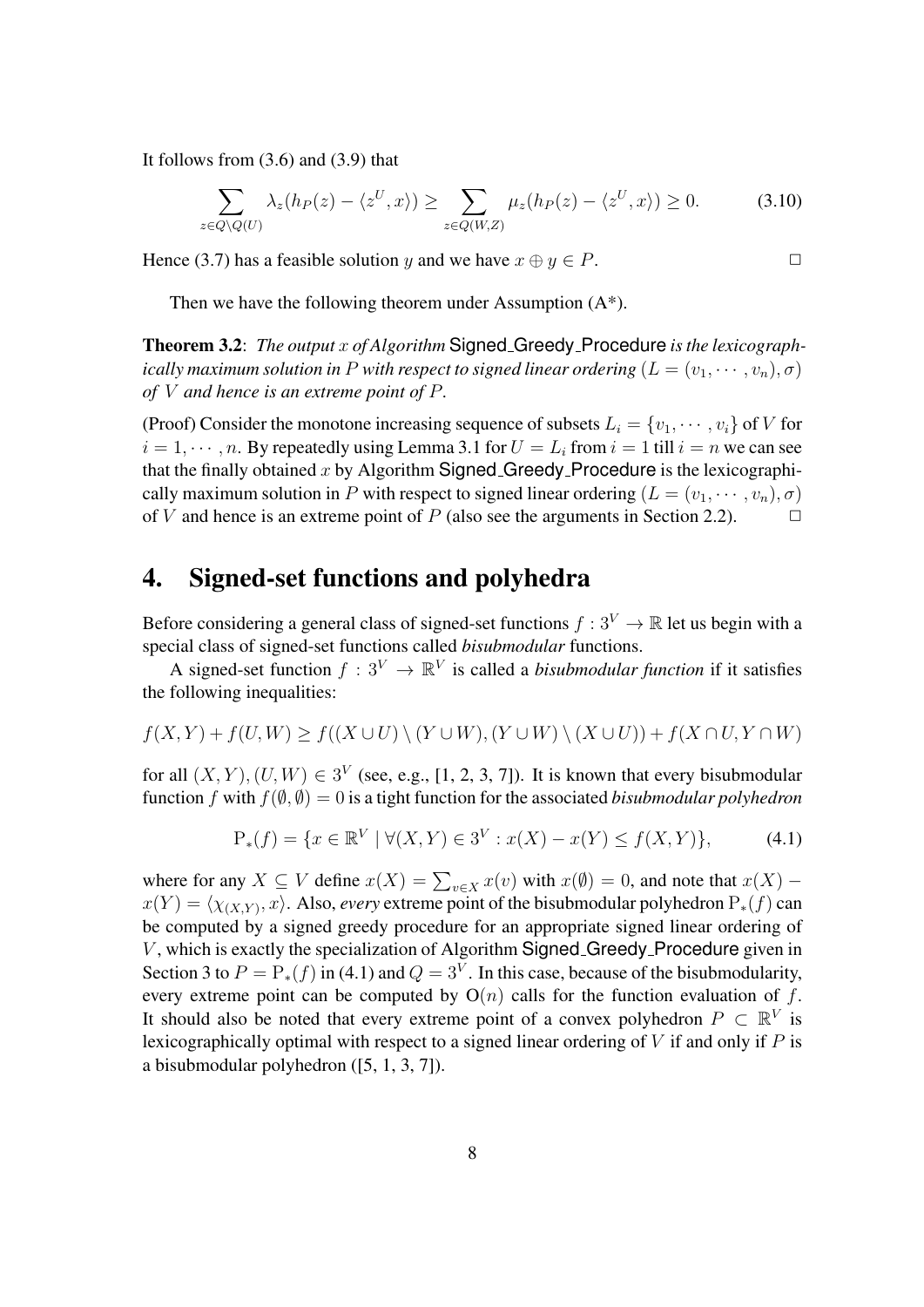Now consider an integer-valued signed-set function  $f : 3^V \rightarrow \mathbb{Z} \cup \{+\infty\}$  with  $f(\emptyset, \emptyset) = 0$ , where *f* is not necessarily bisubmodular. We regard *f* as a function on  $\mathbb{Z}^V$  with  $f(\chi_{(X,Y)}) = f(X,Y)$  for all  $(X,Y) \in 3^V$ . Define  $P = \mathbb{P}_*(f)$  by (4.1) as well. We assume that P*∗*(*f*) is nonempty and bounded, and define

$$
Q = \{(X, Y) \in 3^V \mid h_P(\chi_{(X, Y)}) = f(X, Y) < +\infty\},\tag{4.2}
$$

i.e., *Q* is the set of tight signed sets for  $P = P_*(f)$ .

Then for the present integer-valued signed set function *f* we have the following.

Theorem 4.1: *Suppose that Assumption* (A\*) *with Q given by* (4.2) *hold. Then the output x of Algorithm* Signed Greedy Procedure *is an integral extreme point of*  $P = P_*(f)$ *.* 

(Proof) All the coefficients of the linear inequalities in (4.1) belong to *{*+1*, −*1*,* 0*}*. Since *f* is integer-valued, the output *x* of Signed Greedy Procedure is integral and is an extreme point of  $P = P_*(f)$ , due to Theorem 3.2.

Murota and Tamura [13] have recently shown the existence of integral points in a polyhedron arising as a subdifferential of an integer-valued, integrally convex function ([6]), by means of the Fourier-Motzkin elimination. It should be noted that the Fourier-Motzkin elimination process proceeds from the coordinate subspaces of dimension from *n* down to 1 while the signed greedy procedure proceeds in a reversed order from 1 to *n*. When the subdifferential is bounded, the integrality result [13] can be explained by the above theorem. (Note that when the subdifferential is unbounded, it always contains an integral vector.)

Suppose that an integer-valued integrally convex function  $f : \mathbb{Z}^V \to \mathbb{Z} \cup \{+\infty\}$ has a bounded subdifferential at  $x = 0$  and  $f(0) = 0$ . Also suppose for simplicity that  $dom(f) = 3^V$ . Now *f* is a function on 3<sup>V</sup>, where recall that  $f(X, Y) = f(\chi_{(X,Y)})$  for  $(X, Y) \in 3^V$ . Then the subdifferential of f at  $x = 0$  is given by (4.1) and let Q be given by  $(4.2)$ . Since by the assumption  $f$  is integrally convex and the subdifferential  $P_*(f)$  is bounded, we have  $({v}, \emptyset), (\emptyset, {v}) \in Q \ (\forall v \in V)$  and every extreme point of the subdifferential P*∗*(*f*) is determined by the lower envelope of *f* restricted on the unit hypercube  $\{\chi_{(X,Y)} \mid (X,Y) \sqsubseteq (S,T)\}\$  for each orthant  $(S,T)$ . Hence Assumption  $(A^*)$ with *Q* given by (4.2) hold. It follows from Theorem 4.1 that the subdifferential P*∗*(*f*) has an integral extreme point.

## 5. Concluding Remarks

We have shown the role of the concept of greedy system of linear inequalities played in connection with lexicographically optimal solutions on convex polyhedra and discrete convexity. Our results here give fundamental and useful views on the greedy structures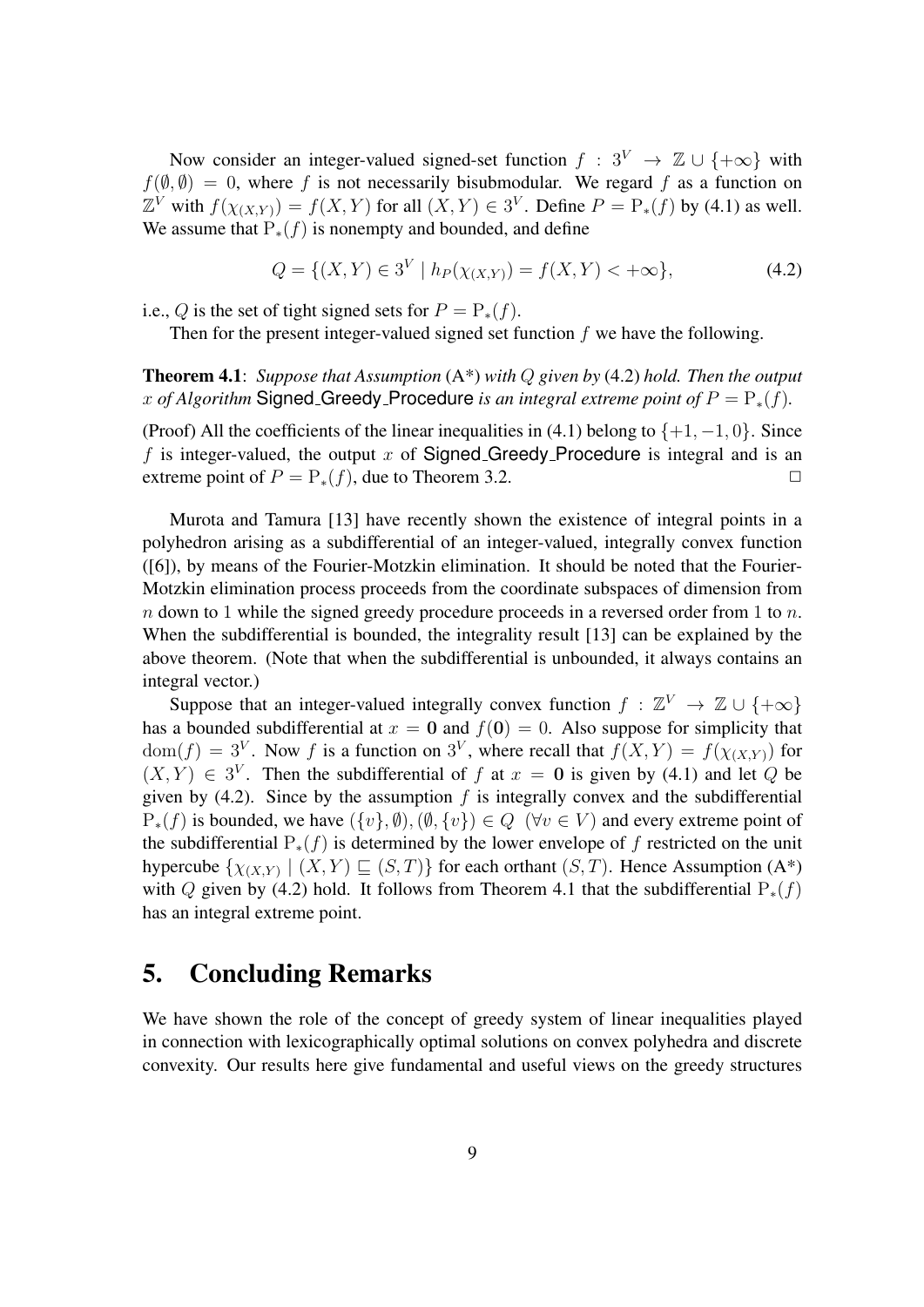of systems of inequalities and associated polyhedra (Theorem 3.2) and on discrete convexity (Theorems 2.1, 2.2, and 4.1), which explains the integrality result of Murota and Tamura [13] in particular. It is interesting to find other systems and polyhedra to which the present results are applicable. It is also interesting to investigate the possibility of extending the present framework to some of more general discrete convexity (cf. [8, 11]). Finally it should be noted that we have treated only bounded convex polyhedra. We can consider extension of our results to those for unbounded convex polyhedra. Here it should be noted that for an unbounded pointed convex polyhedron *P* it may happen that no extreme point of P is obtained in a greedy way by **Signed** Greedy Procedure (see, e.g., an example in [13, Remark 3.1]).

## Acknowledgements

We are very grateful to Kazuo Murota, Akihisa Tamura, Hiroshi Hirai, and Fabio Tardella for their useful comments on earlier versions of this note, and especially to Fabio Tardella for suggesting Theorem 2.2. We also thank one of the anonymous reviewers for useful comments which improved the presentation. The present work is supported by JSPS KAKENHI Grant Numbers JP25280004 and JP26280001.

## References

- [1] K. Ando and S. Fujishige: On structures of bisubmodular polyhedra. *Mathematical Programming*, Ser. A 74 (1996) 293–317.
- [2] K. Ando, S. Fujishige and T. Naitoh: A characterization of bisubmodular functions. *Discrete Mathematics* 148 (1996) 299–303.
- [3] A. Bouchet and W. H. Cunningham: Delta-matroids, jump systems, and bisubmodular polyhedra. *SIAM Journal on Discrete Mathematics* 8 (1995) 17–32.
- [4] R. Chandrasekaran and S. N. Kabadi: Pseudomatroids. *Discrete Mathematics* 71 (1988) 205–217.
- [5] F. D. J. Dunstan and D. J. A. Welsh: A greedy algorithm for solving a certain class of linear programmes. *Mathematical Programming* 62 (1973) 338–353.
- [6] P. Favati and F. Tardella: Convexity in nonlinear integer programming. *Ricerca Operativa* 53 (1990) 3–44.
- [7] S. Fujishige: *Submodular Functions and Optimization* (North-Holland, 1991).